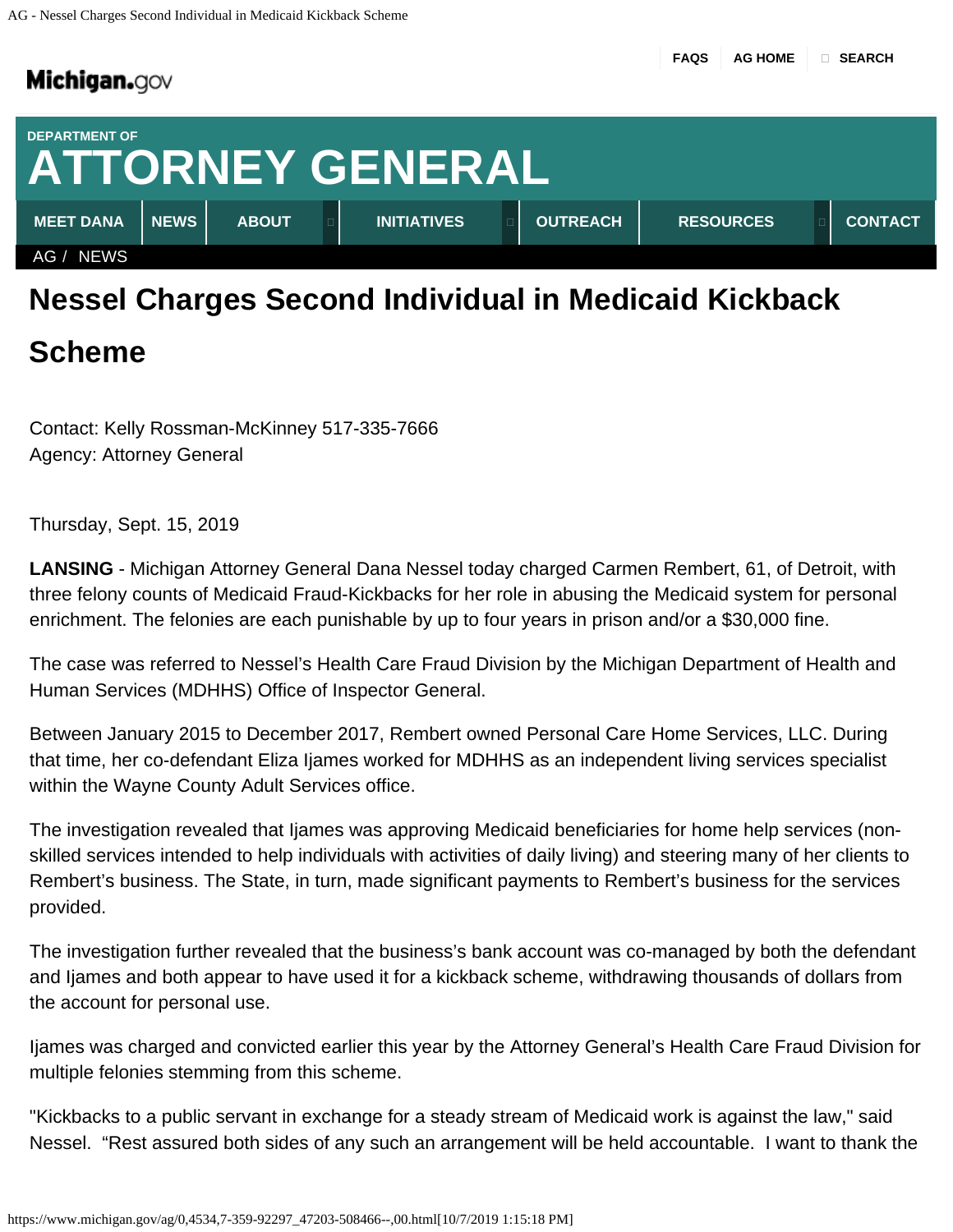team with the MDHHS Office of Inspector General for their diligent and swift work on this case."

"MDHHS takes very seriously any abuse of the Medicaid system – including any situation in which a department employee takes advantage of his or her position and betrays the public trust as other MDHHS employees are working to help people," said MDHHS Inspector General Alan Kimichik. "Protecting program integrity is important so that funds are available for Michiganders who are in need of Medicaid benefits and taxpayer dollars are protected."

Rembert was arraigned before 54B District Court Judge Andrea Larkin and given a \$90,000 personal bond. She is due back in court for a pre-trial conference at 8 a.m. Wednesday, Oct. 9.

#### ###

*Please note: A criminal charge is merely an accusation and the defendant is presumed innocent until and unless proven guilty.*

## **RELATED CONTENT**

[Michigan to receive \\$2.6 Million in Settlement with Suboxone Drug Manufacturer](https://www.michigan.gov/ag/0,4534,7-359-92297_47203-509201--,00.html)

[MI AG Nessel Enters Joint Litigation Agreement with Citizens Utility Board to Increase Savings for](https://www.michigan.gov/ag/0,4534,7-359-92297_47203-509249--,00.html) [Residents in SEMCO Rate Hike Case](https://www.michigan.gov/ag/0,4534,7-359-92297_47203-509249--,00.html)

[AG Nessel Puts Hillsdale County Puppy Mill on Notice](https://www.michigan.gov/ag/0,4534,7-359-92297_47203-509036--,00.html)

[Nessel Issues Statement on State Administrative Board's Legal Authority to Direct Inter-Transfer of](https://www.michigan.gov/ag/0,4534,7-359-92297_47203-508792--,00.html) **[Funds](https://www.michigan.gov/ag/0,4534,7-359-92297_47203-508792--,00.html)** 

[MI AG Nessel Joins Michigan Lawmakers at Their Elder Abuse Town Halls](https://www.michigan.gov/ag/0,4534,7-359-92297_47203-508874--,00.html)

[Nessel Opposes Proposed Federal Rule That Would Deprive 144,000 Michiganders of Critical Food](https://www.michigan.gov/ag/0,4534,7-359-92297_47203-508701--,00.html) **[Assistance](https://www.michigan.gov/ag/0,4534,7-359-92297_47203-508701--,00.html)** 

[MI AG Nessel Joins Lawsuit to Stop the Rollback of Endangered Species Act Regulations](https://www.michigan.gov/ag/0,4534,7-359-92297_47203-508548--,00.html)

[AG Nessel Issues Consumer Alert to Provide Protective Measures for Workers and Businesses](https://www.michigan.gov/ag/0,4534,7-359-92297_47203-508496--,00.html) [from Shuttered Payroll Companies](https://www.michigan.gov/ag/0,4534,7-359-92297_47203-508496--,00.html)

[Michigan AG Nessel Establishes Wrongful Imprisonment Compensation Board](https://www.michigan.gov/ag/0,4534,7-359-92297_47203-508371--,00.html)

[AG Nessel Joins Bipartisan Coalition of 21 Attorneys General Urging Congress to Pass Marijuana](https://www.michigan.gov/ag/0,4534,7-359-92297_47203-508309--,00.html) [Banking Bill](https://www.michigan.gov/ag/0,4534,7-359-92297_47203-508309--,00.html)

[Third Defendant Sentenced in Coldwater Child Sex Abuse Conspiracy Ring](https://www.michigan.gov/ag/0,4534,7-359-92297_47203-508242--,00.html)

[AG Nessel Charges Southfield City Clerk With Six Felonies](https://www.michigan.gov/ag/0,4534,7-359-92297_47203-508151--,00.html)

[Michigan AG Nessel Brings Prepaid Funeral Contract Charges Against Former Manistee Funeral](https://www.michigan.gov/ag/0,4534,7-359-92297_47203-508064--,00.html)